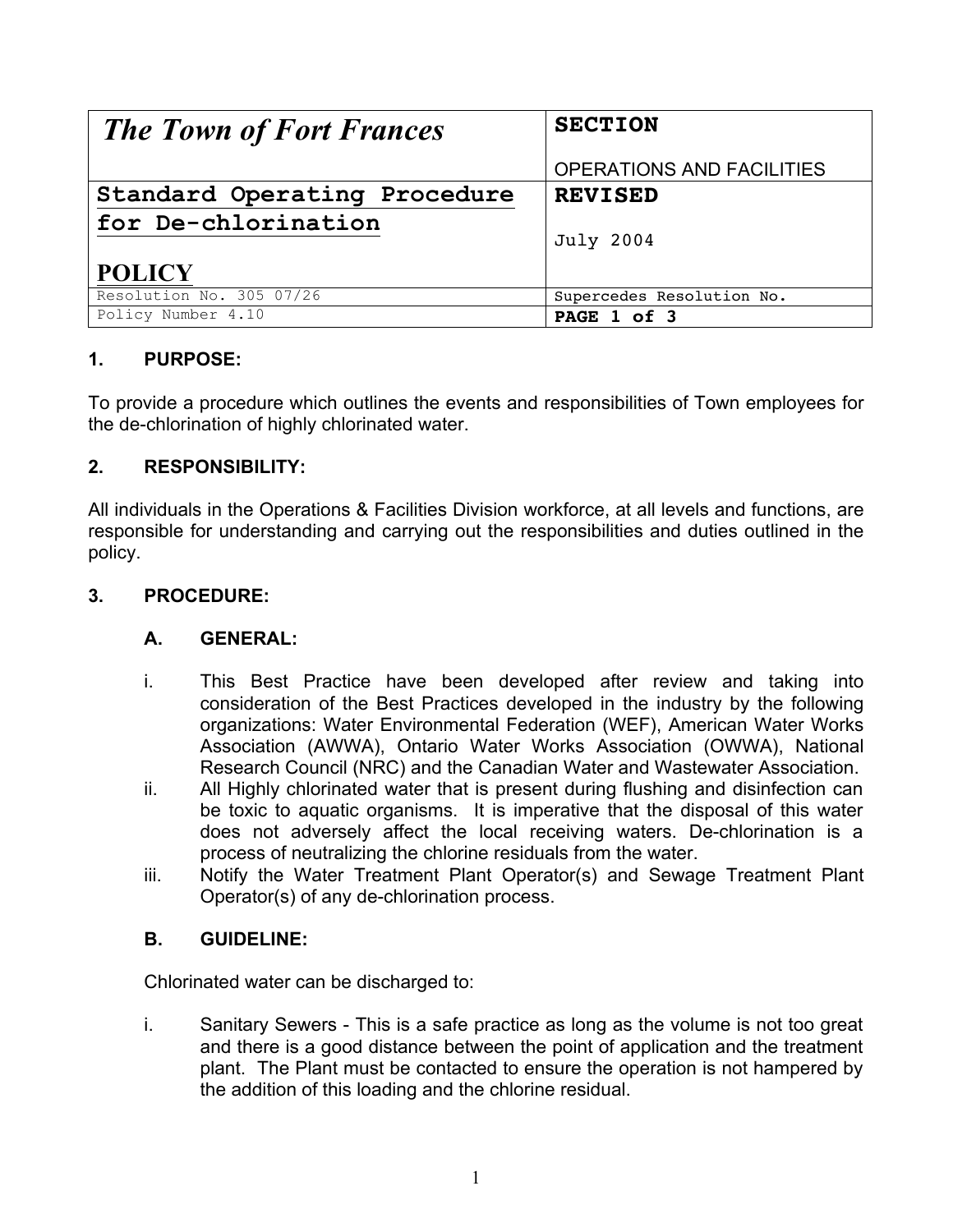- ii. Receiving Waters (including storm sewers) Water with a free chlorine residual should not be discharged directly to a lake or stream. If measuring residuals, the combined residuals at the edge of the mixing zone (where allowed) should be below .002 mg/L of combined residual.
- iii. Drainage Ditch Discharge to an open ditch is a good alternative especially if the point of addition is a considerable distance to the receiving water and the ditch in unlined and is full of organic material. Sunlight and high temperatures will help to dissipate the chlorine quickly.

If the above conditions cannot be met, a slow discharge of the chlorinated water can be directed into a sanitary sewer.

If de-chlorination is required, the amounts can be determined using the information below: **Excess Chlorine Residual 'X' Factor = De-chlorination Chemical Required**

This can be worked out in mg/L, lb. or whatever units are appropriate.

There are five chemicals that can be used to de-chlorinate the water:

- $\triangleright$  Hydrogen Peroxide (H2O2) Factor = 0.479 This is probably the best chemical when discharging to an environmentally sensitive watercourse. It is cheap and an overdose will only add more oxygen to the stream.
- $\triangleright$  Sulfur Dioxide (SO2) Factor = 0.901 This chemical is cheap but will slightly lower the pH in the receiving water.
- $\triangleright$  Sodium Thiosulfate (Na2S2O3) Factor = 2.225 This is usually in a crystal format and is easy to use. This will cause some sulfur turbidity but in excess is harmless.
- $\triangleright$  Sodium Sulfite (Na2SO3) Factor = 1.775 In excess will lower the dissolved oxygen in the stream.
- $\triangleright$  Sodium Hyposulfite (Na2S2O4)(sodium metabisulfite) Factor = 1.3 In excess will lower the dissolved oxygen in the stream.

Note: All chemicals listed above have a requirement for personal protective equipment. Please ensure that all staff handling these products has read the MSDS and review safety procedures.

Refer to the MOE Bulletin 65-W-4, Chlorination of Potable Water Supplies.

#### Example Calculations:

You have a water main that contains a chlorine residual of 21 mg/L and the volume in the pipe that has been disinfected is 11,000 L (2400 gal). You are able to discharge to a dry drainage ditch that travels some length till it reaches a watercourse. You figure that by reducing the residual to 1 mg/L, you will have effectively eliminated all residual by the time this water travels through the ditch. The chemical you choose is Hydrogen Peroxide at a factor of 0.479.